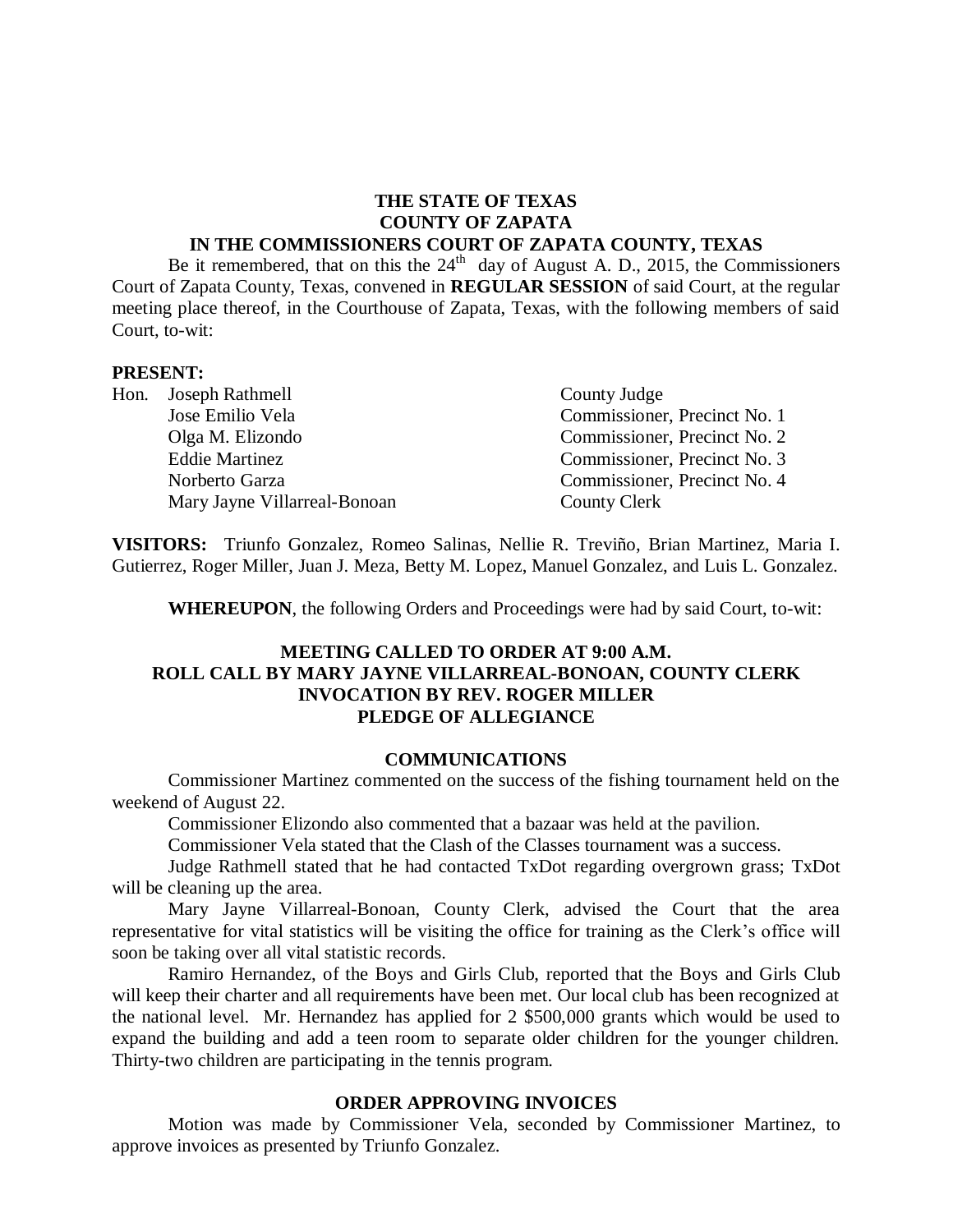The above motion, being put to a vote, was approved by the affirmative vote of all members of the Court.

#### **NO TREASURER'S REPORT DUE AT THIS TIME**

#### **ORDER APPROVING CHECKS ISSUED**

Motion was made by Commissioner Martinez, seconded by Commissioner Garza, to approve checks issued as requested by Hon. Romeo Salinas, County Treasurer.

The above motion, being put to a vote, was approved by the affirmative vote of all members of the Court.

### **ORDER APPROVING AMENDMENT TO ZAPATA COUNTY REAL ESTATE LEASE AGREEMENT WITH LAREDO MEDICAL CENTER**

Motion was made by Commissioner Vela, seconded by Commissioner Elizondo, to approve amendment to the Zapata County Real Estate Lease Agreement with Laredo Medical Center, to be reviewed by Said A. Figueroa, County Attorney, as requested by Hon. Joseph Rathmell, County Judge.

The above motion, being put to a vote, was approved by the affirmative vote of all members of the Court.

#### **ORDER APPROVING SERVICE RENEWAL AGREEMENT FOR ZAPATA COUNTY VINE SERVICE (AUTOMATED VICTIM NOTIFICATION SERVICE)**

Motion was made by Commissioner Martinez, seconded by Commissioner Garza, to approve the Service Renewal Agreement for the Zapata County VINE Service (Automated Victim Notification Service) as requested by Hon. Joseph Rathmell, County Judge.

The above motion, being put to a vote, was approved by the affirmative vote of all members of the Court.

# **ORDER AUTHORIZING JOSE F. MENDOZA TO USE FY2015 BUDGET LINE ITEM (15-621-330 FUEL) TO MAKE NECESSARY PURCHASES INCLUDING TIRES AND PART TO MAINTAIN AND REPAIR COUNTY ROAD EQUIPMENT**

Motion was made by Commissioner Martinez, seconded by Commissioner Vela, to authorize Mr. Jose F. Mendoza, Maintenance Department Supervisor, to use FY2015 budget line item 15-621-330 (Fuel), allowing him to make any necessary purchases including tires and parts to maintain and repair county road equipment. Mr. Mendoza is to provide the Court with a detailed report of expenses as requested by Hon. Jose E. Vela, Commissioner Pct. 1.

The above motion, being put to a vote, was approved by the affirmative vote of all members of the Court.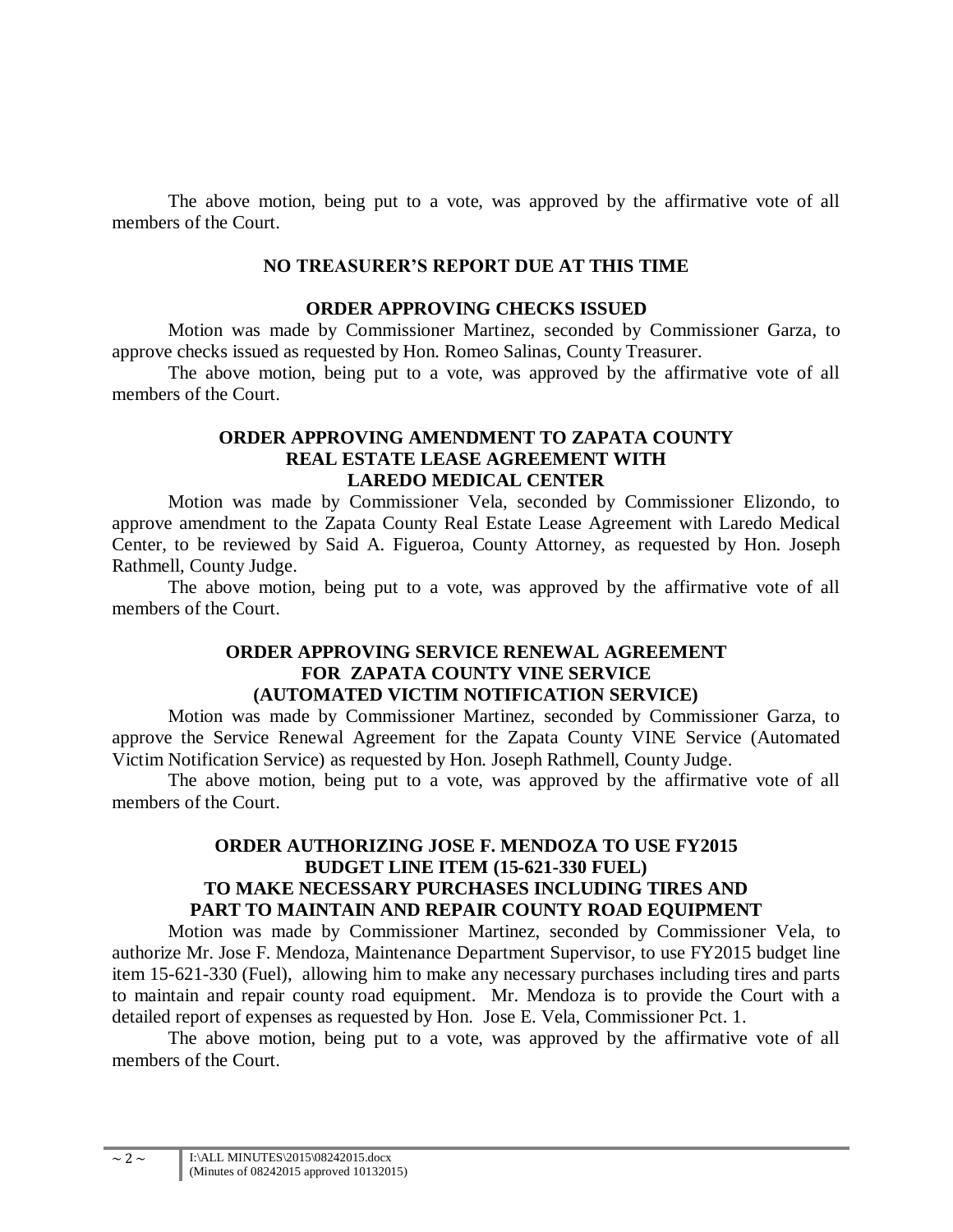# **ORDER TO TABLE REQUEST BY JP RAMON BENAVIDES REGARDING PURCHASE OF SCANNER, MONITOR AND VIDEO CARD**

Motion was made by Commissioner Vela, seconded by Commissioner Martinez, to table request by Justice of the Peace Ramon Benavides regarding the purchase of a scanner, monitor, and video card in the amount of \$1,400.00 from the Technology Fund (62-582-392).

The above motion, being put to a vote, was approved by the affirmative vote of all members of the Court.

# **ORDER ACCEPTING RESIGNATION OF BENJAMIN MARTINEZ AND ORDER ALLOWING CHIEF MEZA TO HIRE A REPLACEMENT FOR SLOT #31**

Motion was made by Commissioner Martinez, seconded by Commissioner Garza, to accept the resignation of Benjamin Martinez and order allowing Chief Meza to hire a replacement for slot 31 as requested by Juan Jose Meza, Fire Chief.

The above motion, being put to a vote, was approved by the affirmative vote of all members of the Court.

# **ORDER RESCINDING AND AMENDING PREVIOUS COMMISSIONERS COURT ORDER REGARDING DELINQUENT ACCOUNTS AND GO ON CASE BY CASE BASIS AT DISCRETION OF CARLOS TREVIO, WATER PLANT MANAGER**

Motion was made by Commissioner Martinez, seconded by Commissioner Vela, to rescind and amend previous Commissioners Court Order regarding delinquent accounts at the Zapata County Water Plant and go on a case by case basis at the discretion of Carlos Treviño, Water Plant Manager as requested by Carlos Treviño, Jr., Water Plant Manager.

The above motion, being put to a vote, was approved by the affirmative vote of all members of the Court.

# **ORDER AWARDING BID FOR ZAPATA COUNTY TXDOT LIFT STATION RELOCATION U.S. 83 PROJECT TO GUZMAN-JUAREZ BACKHOE SERVICE**

Motion was made by Commissioner Garza, seconded by Commissioner Martinez, to award bid for the Zapata County TX-DOT Lift Station Relocation U.S. 83 Project to Guzman-Juarez Backhoe Services, being the lowest bidder, for labor and equipment only, as requested by Manuel Gonzalez, Premier Engineering.

The above motion, being put to a vote, was approved by the affirmative vote of all members of the Court.

# **ORDER APPROVING AND ACCEPTING COMPLETION OF VELEÑO RAMIREZ PROJECT AND FALCON LAKE ESTATES EAST PROJECT**

Motion was made by Commissioner Garza, seconded by Commissioner Elizondo, to approve and accept the completion of the Veleño Ramirez project and the Falcon Lake Estates East project as requested by Manuel Gonzalez, Premier Engineering.

The above motion, being put to a vote, was approved by the affirmative vote of all members of the Court.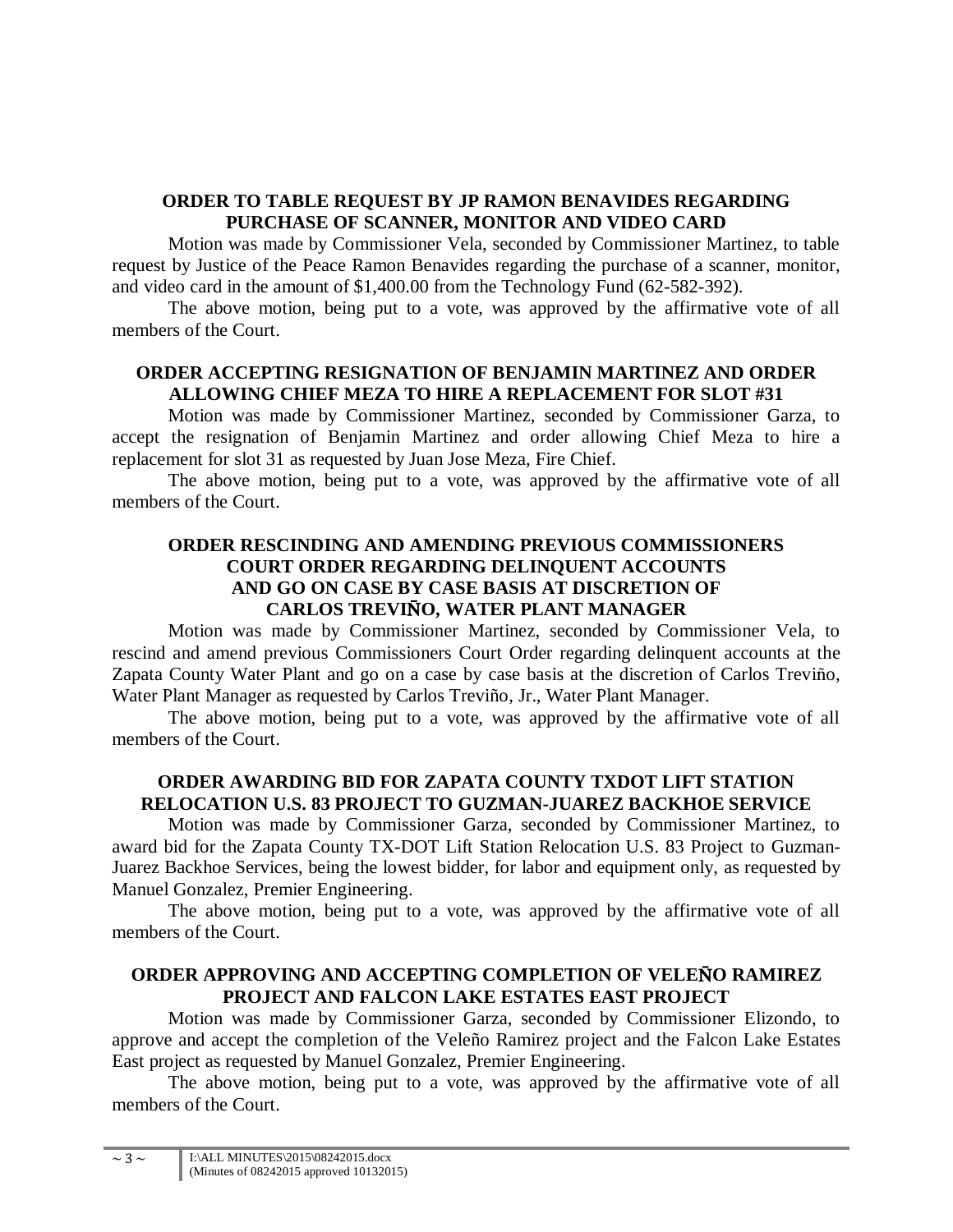# **ORDER APPROVING CONSENT ITEMS**

Motion was made by Commissioner Garza, seconded by Commissioner Martinez, to approve the following line item transfer in order to meet budget requirements:

|             | <b>DEPARTMENT</b>      | <b>LINE ITEM</b> | <b>FUND</b>     | <b>AMOUNT</b> |
|-------------|------------------------|------------------|-----------------|---------------|
| <b>FROM</b> | <b>Adult Probation</b> | $10 - 572 - 330$ | Fuel            | \$700.00      |
| $TO+$       | <b>Adult Probation</b> | $10 - 572 - 310$ | <b>Supplies</b> | \$700.00      |

as requested by Monica Benavidez, Adult Probation.

The above motion, being put to a vote, was approved by the affirmative vote of all members of the Court.

Motion was made by Commissioner Garza, seconded by Commissioner Martinez, to approve the following line item transfer in order to meet budget requirements.

|             | <b>DEPARTMENT</b> | <b>LINE ITEM</b> | <b>FUND</b>   | <b>AMOUNT</b> |
|-------------|-------------------|------------------|---------------|---------------|
| <b>FROM</b> | County Judge      | 100-400-427      | <b>Travel</b> | \$300.00      |
| TO          | County Judge      | $10-400-330$     | Fuel          | \$300.00      |

as requested by Roxana Elizondo, County Judge's Office.

The above motion, being put to a vote, was approved by the affirmative vote of all members of the Court.

Motion was made by Commissioner Garza, seconded by Commissioner Martinez, to approve the following line item transfer in order to meet budget requirements.

|             | <b>DEPARTMENT</b> | <b>LINE ITEM</b> | <b>FUND</b>             | <b>AMOUNT</b> |
|-------------|-------------------|------------------|-------------------------|---------------|
| <b>FROM</b> | J.P. Precinct #4  | 10-455-459       | Repairs Replacement     | \$500.00      |
| TО          | J.P. Precinct #4  | 10-455-313       | <b>Supplies</b>         | \$500.00      |
| <b>FROM</b> | J.P. Precinct #4  | 10-455-464       | <b>Equipment Rental</b> | \$1,800.00    |
| TО          | J.P. Precinct #4  | 10-455-313       | <b>Supplies</b>         | \$1,800.00    |

as requested by Ramon R. Benavides, Justice of the Peace Pct. 4.

The above motion, being put to a vote, was approved by the affirmative vote of all members of the Court.

Motion to adjourn was made by Commissioner Garza.

Commissioner Garza rescinds his motion to adjourn.

# **MOTION WAS MADE BY COMMISSIONER MARTINEZ, SECONDED BY COMMISSIONER GARZA, TO ENTER INTO EXECUTIVE SESSION**